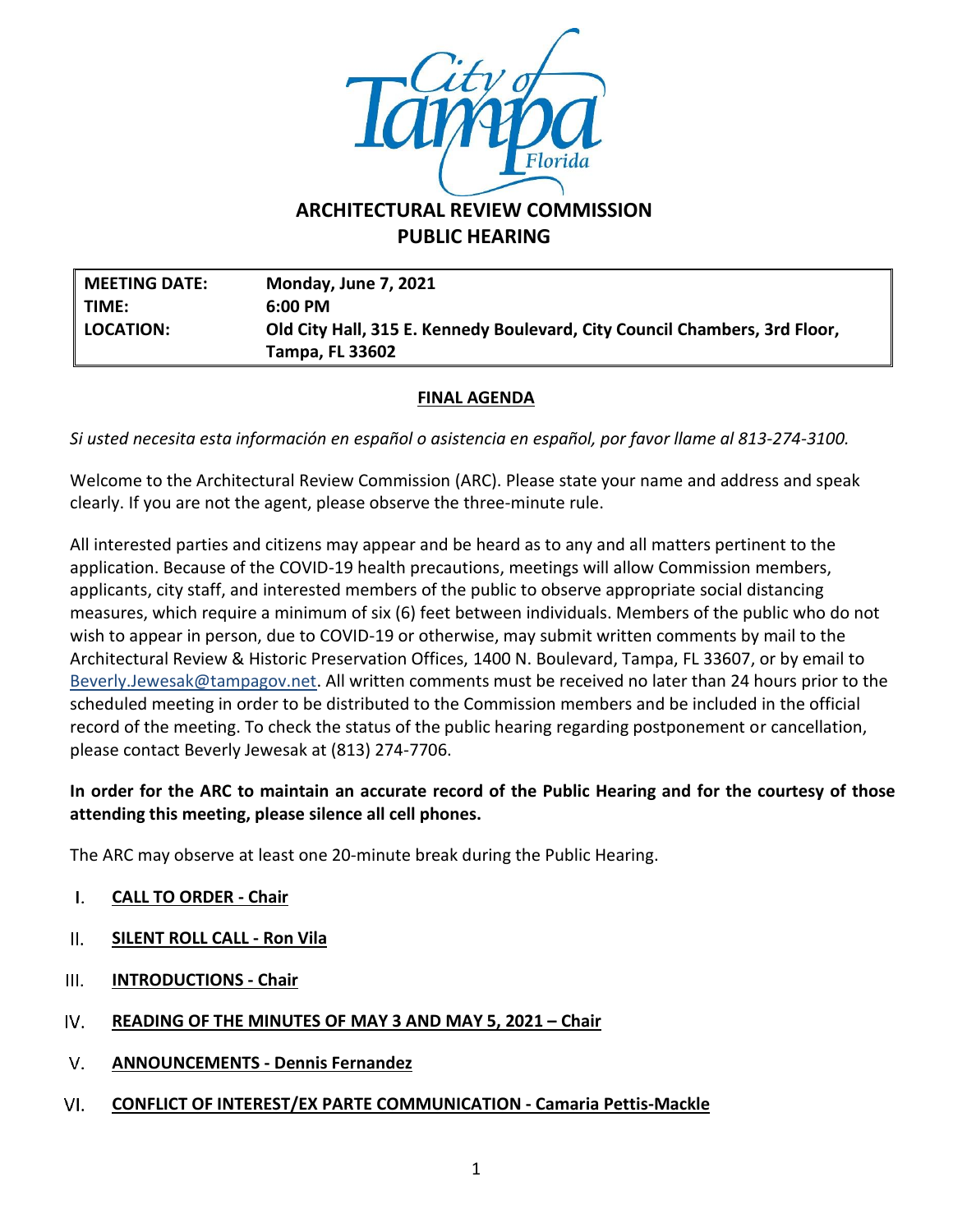#### VII. **CONTINUATIONS - Ron Vila**

ARC 21-159, 601 E. Amelia Avenue request to continue to June 9, 2021 at 6:00 p.m. ARC 21-265, 805 S. Rome Avenue request to continue to June 9, 2021 at 6:00 p.m. ARC 21-309, 5120 N. Suwanee Avenue request to continue to July 12, 2021 at 6:00 p.m. ARC 21-106, 703 S. Newport Avenue request to continue to a future date.

#### VIII. **SWEAR-IN**

#### IX. **ITEMS TO BE REVIEWED:**

**ARC 20-463** OWNER: Spanish Mission LLC AGENT: Simon Amesbury DISTRICT: Hyde Park LOCATION: 1314 S. De Soto Avenue REQUEST: **Variance** - 1. Rear Yard Setback from 20' to 3' with an encroachment of 9" for eaves/gutters. 2. Corner Yard Setback from 7' to 3' with an encroachment of 9" for eaves/gutters.

3. Height increase from 15' to 35'.

## **Certificate of Appropriateness** -New Construction: Accessory Structure,

Site Improvements

PURPOSE: Residential *Request to withdraw.*

**ARC 21-159** OWNER: Renee D Behr AGENT: Juan E. Rivera and Bassam Dammak DISTRICT: Tampa Heights LOCATION: 601 E. Amelia Avenue REQUEST: **Certificate of Appropriateness** -New Construction: Single Family Residence Site Improvements

PURPOSE: Residential

*Request to continue to Wednesday, June 9, 2021 at 6:00 p.m.*

**ARC 21-265** OWNER: Mark Mathiason AGENT: Joe Toph DISTRICT: Hyde Park LOCATION: 805 S. Rome Avenue REQUEST: **Certificate of Appropriateness** - New Construction: Addition to Primary **Structure** PURPOSE: Residential *Request to continue to Wednesday, June 9, 2021 at 6:00 p.m.*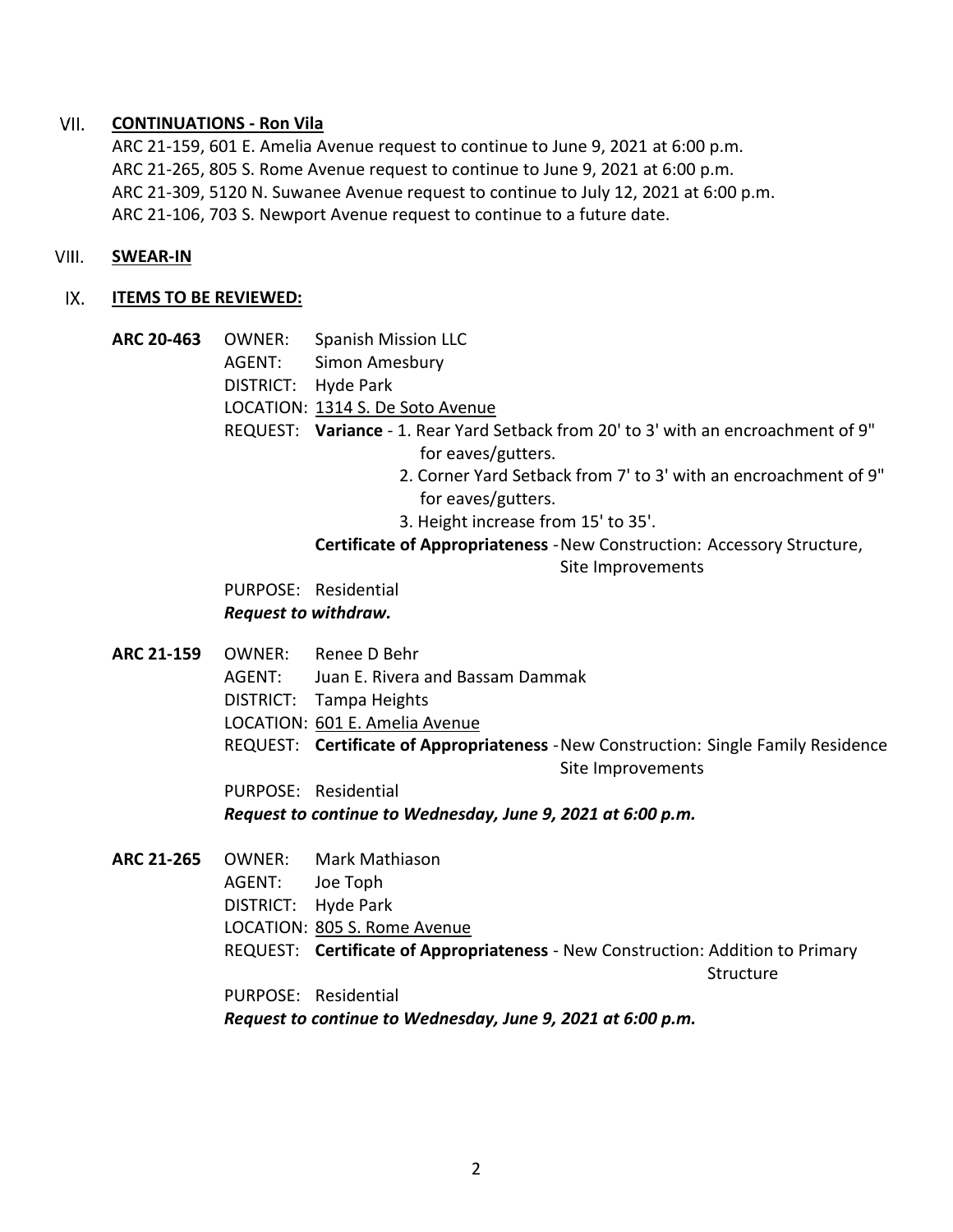**ARC 21-106** OWNER: Darryl & Frances Farley Snabes AGENT: Lyle Breeze DISTRICT: HydePark LOCATION: 703 S. Newport Avenue REQUEST: **Certificate of Appropriateness** -New Construction: Accessory Structure Site Improvements PURPOSE: Residential *Request by Agent to continue to a future public hearing. Re-noticing is required per Chapter 27-Section 27-149(c)(2)* **ARC 21-223** OWNER: Kyle and Samantha Campbell AGENT: Dominic Furlano DISTRICT: Hyde Park LOCATION: 1711 W. Hills Avenue REQUEST: **Certificate of Appropriateness** -New Construction: Accessory Structure Site Improvements PURPOSE: Residential **ARC 21-279/** OWNER: Howard Park Properties, Inc **REZ-21-48** AGENT: Kami Corbett DISTRICT: Hyde Park LOCATION: 1502 S. Howard Avenue REQUEST: **Recommendation** - Rezone from PD to PD PURPOSE: Commercial **ARC 21-312** OWNER: Andre McDowall AGENT: Shaun Luttrell DISTRICT: Hyde Park LOCATION: 713 S. Orleans Avenue REQUEST: **Certificate of Appropriateness** -New Construction: Addition to Primary **Structure** Renovation: Contributing Structure PURPOSE: Residential *Mis-Noticed – Re-noticing is required per Chapter 27-Section 27-149(c)(2)* **ARC 21-306** OWNER: Eric Shapiro AGENT: Ralph Schuler DISTRICT: Hyde Park LOCATION: 2012 W. Dekle Avenue REQUEST: **Certificate of Appropriateness** -New Construction: Addition to Primary **Structure** Site Improvements PURPOSE: Residential